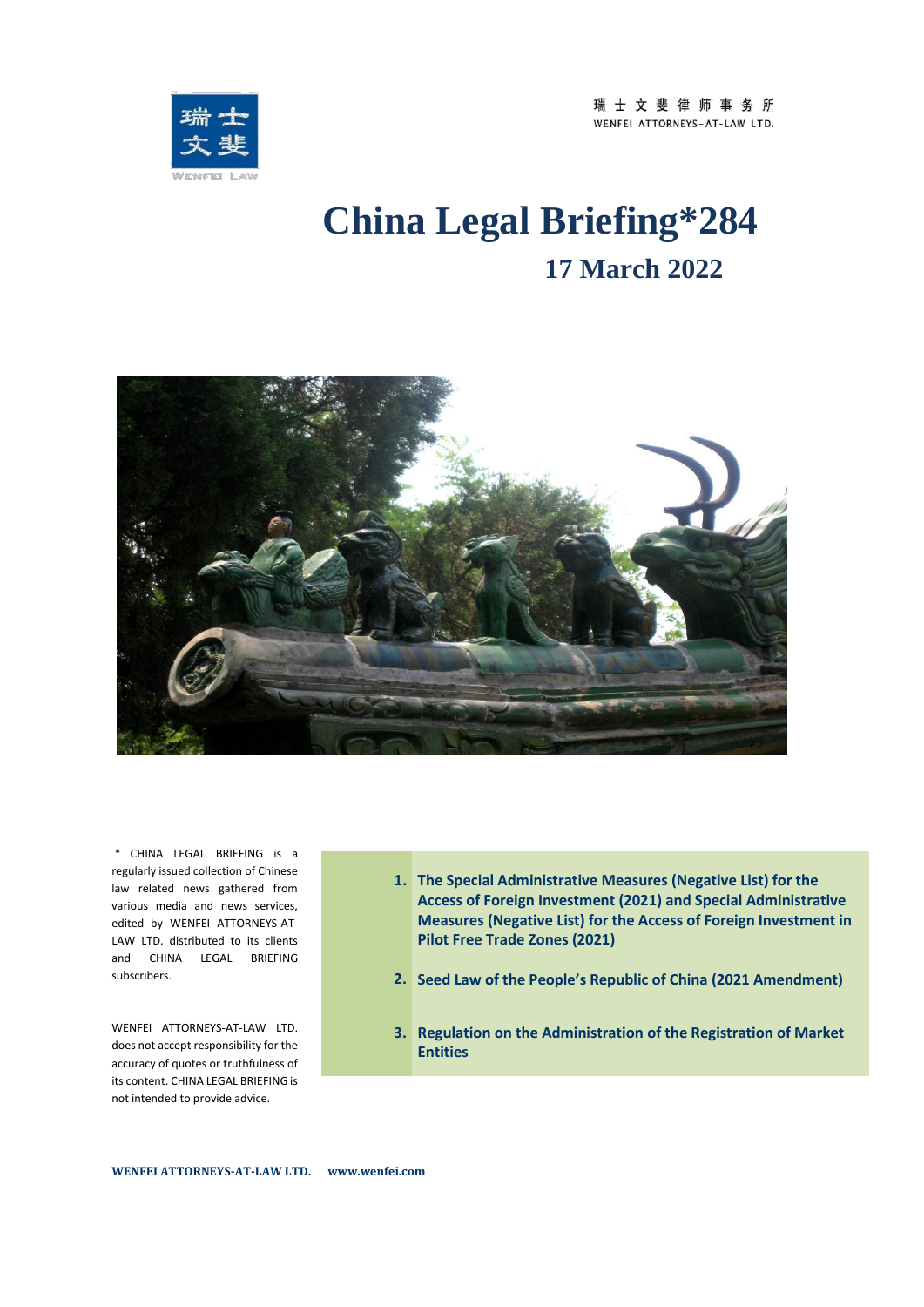# **1. The Special Administrative Measures (Negative List) for the Access of Foreign Investment (2021) and Special Administrative Measures (Negative List) for the Access of Foreign Investment in Pilot Free Trade Zones (2021)**

On December 27, 2021, *the Special Administrative Measures (Negative List) for the Access of Foreign Investment (2021*) (the "**2021 Negative List**") and *Special Administrative Measures (Negative List) for the Access of Foreign Investment in Pilot Free Trade Zones (2021)* (the "**2021 FTZ Negative List**") were issued by the State Development & Reform Commission and the Ministry of Commerce. Both lists have become effective on January 1, 2022.

The Negative Lists contain the industries in which China does not allow foreign investments. The Negative Lists have two categories: prohibited and restricted market areas (industries). As the name says, foreign investors cannot invest in prohibited market areas, while they may be able to do so in the restricted market areas after filing an application which has been approved by the competent government authority.

The general principle for all the other market areas, which are not on the Negative Lists, is that these foreign investments are treated equally to domestic investments. Thus, in non-listed categories, there should be no difference between foreign and domestic investments. Accordingly, foreign invested entities are even eligible to benefit from preferential policies offered by the government in the industries in which investments are encouraged by the Chinese government.

## The 2021 Negative List

Generally speaking, compared with the old list, the 2021 Negative List only slightly relaxes market controls in China. The number of market areas on the newly launched 2021 Negative List has been reduced from 33 items to 31. These relaxations on the market restrictions mainly concern the automobile manufacture industry and the manufacturing of broadcasting and TV equipment. However, no changes are made in restrictions on access to information technology, human health, scientific research and technical services and other sectors, which continue to be exclusively only open to Chinese investors.

## The 2021 FTZ Negative List

Three previously existing prohibitions or restrictions have been completely removed from the 2021 FTZ Negative List. This includes the restrictions on access to manufacturing of satellite television broadcast ground receiving facilities and all its components, which has been lifted. Additionally, market surveys can now be conducted by foreign invested companies whereas in the past, only joint ventures were allowed to do so, allowing foreign-invested companies to better understand the regional market. Lastly, pursuant to the 2020 FTZ Negative List, it was completely prohibited for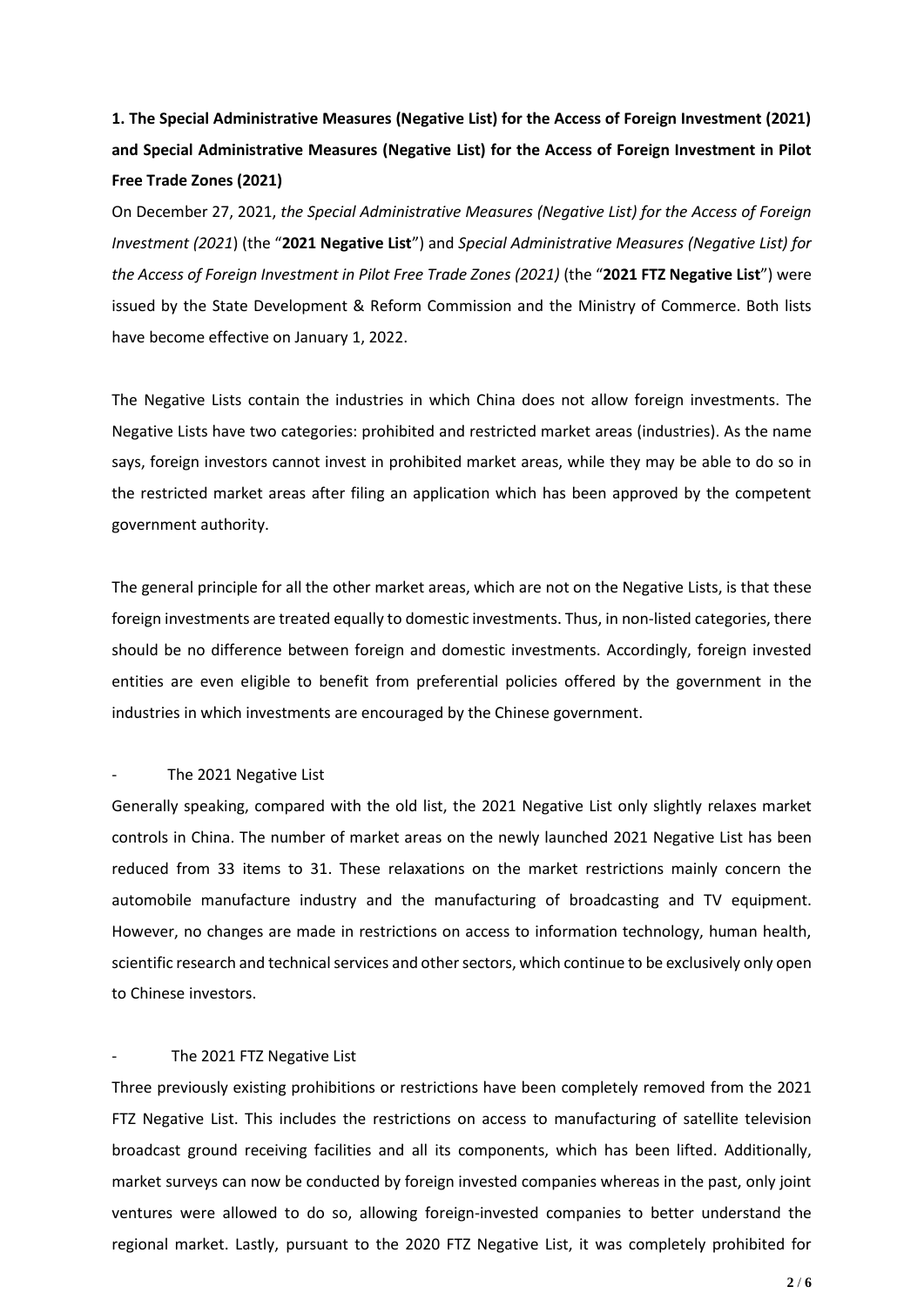foreign investors to invest in social surveys. The 2021 FTZ Negative List now allows foreign investment in social surveys as long as the Chinese party has a stake of not less than 67% and as long as the legal representative is a Chinese citizen.

## **2. Seed Law of the PRC (2021 Amendment)**

In response to tremendous ongoing changes in the seed industry and technology, both in China and abroad, an amendment to the *Seed Law of the People's Republic of China (2021 Amendment)*  ("**Amendment**") has been passed and came into effect on March 1, 2022. The Amendment, consisting of 10 chapters and 92 articles, wants to further encourage innovations in the seed industry all while cracking down on IPR infringements in a more efficient way.

#### **2.1 Expansion of the scope of the protected new plant varieties**

*New plant variety rights* are the rights granted to the breeder of a new variety of a plant that give the breeder exclusive control over the propagating material (including seeds, cuttings, divisions, tissue cultures) and harvested materials (cut flowers, fruits, foliage) of a new variety for a number of years.

Most disputes about new plant varieties are about whether the new plant variety is actually "*new*" or whether it is based on another variety for which rights already exist. Prior to the Amendment, the Seed Law only allowed parties to produce evidence from propagation materials including seeds, cuttings, divisions and tissue cultures. Henceforth, evidence may be directly taken from the harvested product. This will provide a much more accurate way of determining the relationship between the existing plant rights and the new variety of plant, better protecting the holder of previously existing new plant variety rights.

Another important change that the Amendment brought about is the expansion of the scope of what is protected: While prior to the Amendment, it was only prohibited to produce and propagate a new plant variety without the permission of the holder of the rights, it is now also prohibited to a third party to sell, import, export or store propagating materials of a new variety without holding the rights or having been given permission by the holder of the rights.

# **2.2 Increase of the amount of punitive damages and fines**

According to the general principle, the amount of damage that has to be paid to the holder of the new plant variety rights by someone who violated the rights is determined based on the actual loss that the right holder suffered. However, it is often difficult to calculate such amount. Therefore, the Seed Law provides other ways to determine an amount, namely by the benefits that the infringer was able to make or by reference to a given multiple of the royalties for the rights.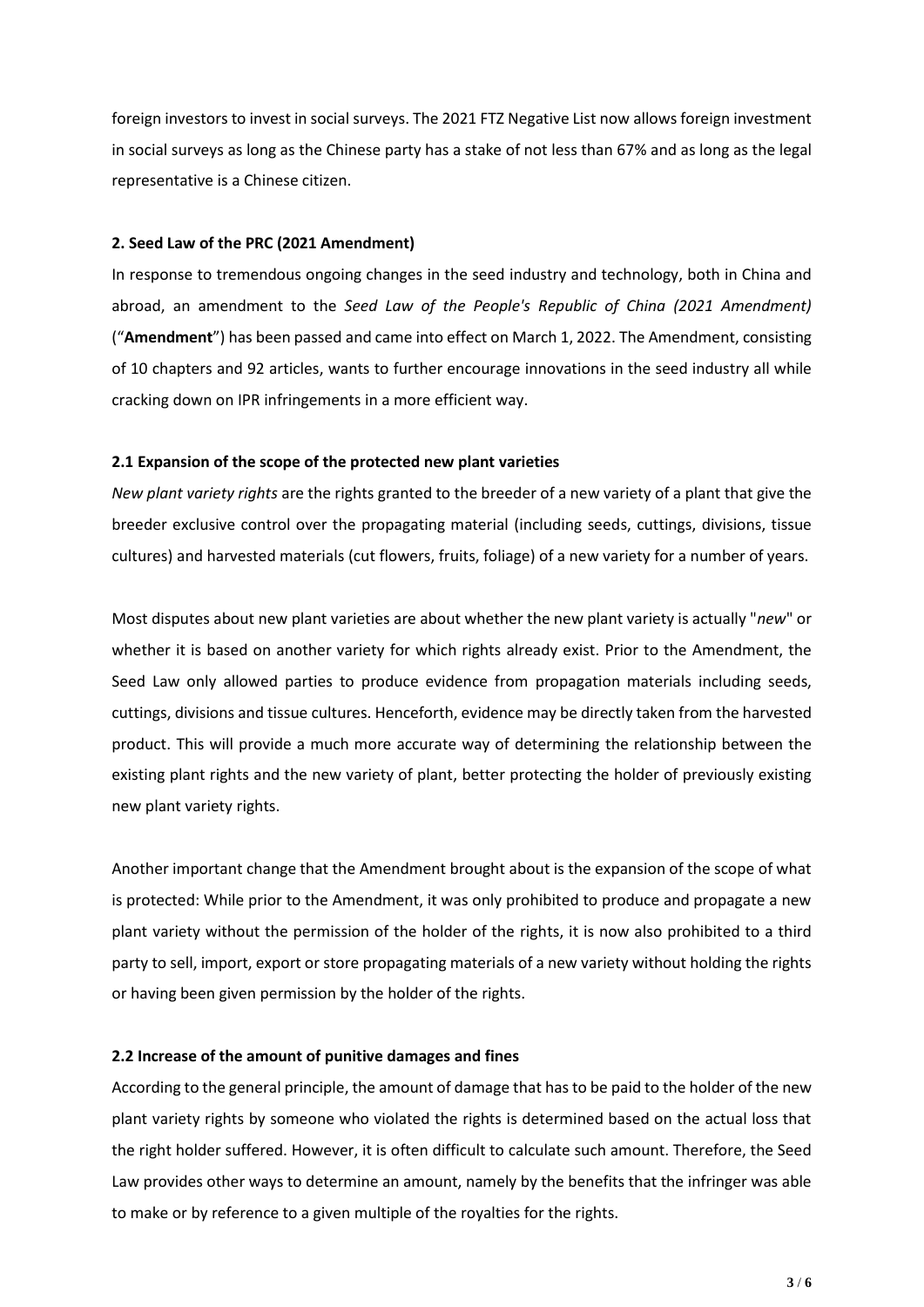In addition to this, punitive damages could be awarded by a court as extra compensation if the infringement was intentional and serious. These punitive damages were limited to three times the amount of the actual damages that were calculated based on the above stated methods. The Amendment now lifts this threshold and gives the court the option to grant punitive damages of five times the calculated damage, or lacking a calculation, a maximum of RMB 5 mio, as opposed to RMB 3 mio.

The Amendment also increases the penalties for the production and business operations with fake and substandard seeds. For the production and business operation of counterfeit seeds, the penalties are increased to "20,000 RMB to 200,000 RMB" (previously "10,000 RMB to 100,000 RMB"). For the production and business operations of substandard seeds, the penalties are increased to "10,000 RMB to 100,000 RMB" (previously "5,000 RMB to 50,000 RMB").

## **2.3 Licensing of new plant variety rights**

While new plant variety rights used to be licensed in the past, the Amendment now gives an explicit legal basis to such licensing contracts. The Amendment adds that the license royalty can either be agreed on in the form of a fixed price or it can be calculated as a percentage of the proceeds.

#### **3. Regulation on the Administration of the Registration of Market Entities**

On March 1, 2022, *the Regulation on the Administration of the Registration of Market Entities*  ("**Regulation**") took effect, which for the first time, establishes unified rules concerning administrative procedures for all different types of market participants including companies, sole proprietorship enterprises, partnership enterprises and their branch offices and branch offices of foreign companies. At the same time, regulations like the *Administration of the Company*, *the Registration of Enterprise Legal Persons* and *Registration of Partnership Enterprises* etc. became obsolete and ceased to apply. Some preliminary comments regarding key issues addressed by the Regulation are provided in the following.

#### **3.1 Circumstances that a person could not serve as the legal representative of a company**

The Regulation summarizes and unifies the previously reasons why someone would not be eligible to serve as the legal representative of a company, which previously were scattered in different laws, and which are the following:

- $\triangleright$  He or she has no civil conduct capacity or has a limited civil conduct capacity. This means that the person can't or can't fully recognize his or her own conduct due to a lack of mental capability or age.
- $\triangleright$  He or she was given a criminal punishment for corruption, bribery, encroachment upon property, embezzlement of property, or disturbance of the socialist market economic order,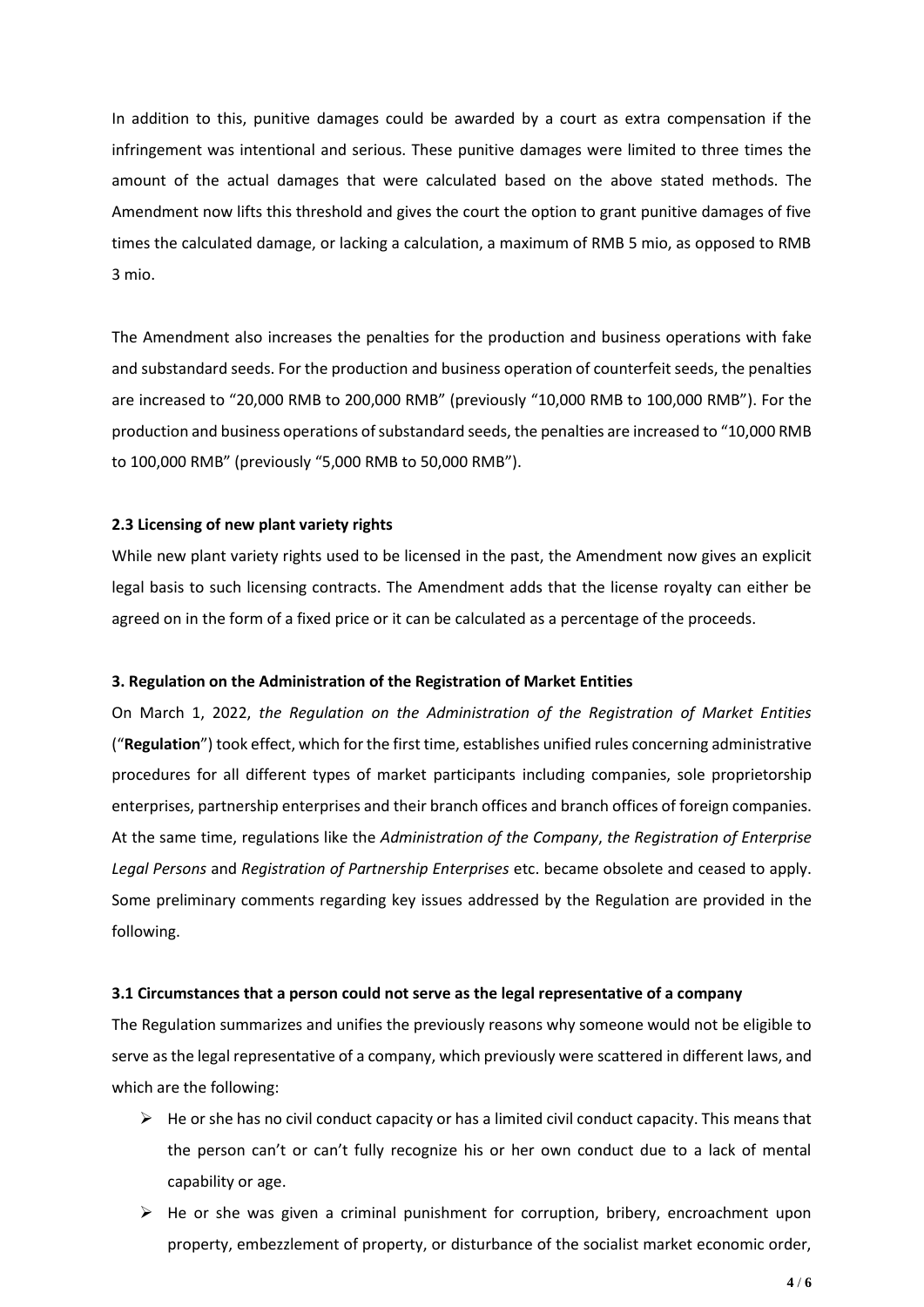and it has not been five years since the day when he or she finished serving the criminal sentence; or he or she was deprived of political rights in a sentence for a crime, and it has not been five years since the day when he or she finished serving the criminal sentence.

- $\triangleright$  He or she was the legal representative, director, factory head or manager of a company or non-corporate enterprise legal person which went bankrupt and was liquidated, and he or she was personally liable for the bankruptcy, and it has not been three years since the day of completion of bankruptcy liquidation.
- $\triangleright$  He or she was the legal representative of a company or non-corporate enterprise legal person which had its business license revoked or was ordered to close down for any violation of law, he or she was personally liable for the revocation or closedown, and it has not been three years since the day of revocation of the business license thereof.
- $\triangleright$  The person fails to repay a large amount of due debt.

## **3.2 Introduce Business Suspension System**

The Regulation states that a company may decide on its own to suspend its business within a certain period when there are difficulties in the business operation caused by natural disasters, accidents, public health incidents and social security incidents. The period of business suspension of a company must not exceed three years. If a company conducts business activities during the period of business suspension, it will be deemed to have resumed business operations, and it has to announce this fact to the public through the National Enterprise Credit Information Publicity System. With the business suspension system, companies can reduce costs in response to difficult situations without shutting down the company.

## **3.3 Summary Procedures for Deregistration**

Before the Regulation came into force, deregistering a company in China could be very timeconsuming and difficult. A lot of documentation was needed, a lot of which had to be obtained by making applications to different governmental authorities. Also, different governmental administration authorities requested more materials in addition to what the law had stipulated. Thus, there has long been an urgent need of simplify the deregistration process.

Now, the Regulation introduces a summary deregistration procedure, which provides an easier way for companiesto deregister. A company, which hasn't been ordered to close down or was not included in the list of market entities of abnormal operations, or the license of which hasn't been revoked, is eligible for summary deregistration procedure.

To apply for deregistration according to the summary procedure, all the investors of a company have to sign a letter and assume in writing all the legal liability for the veracity of the following situations: